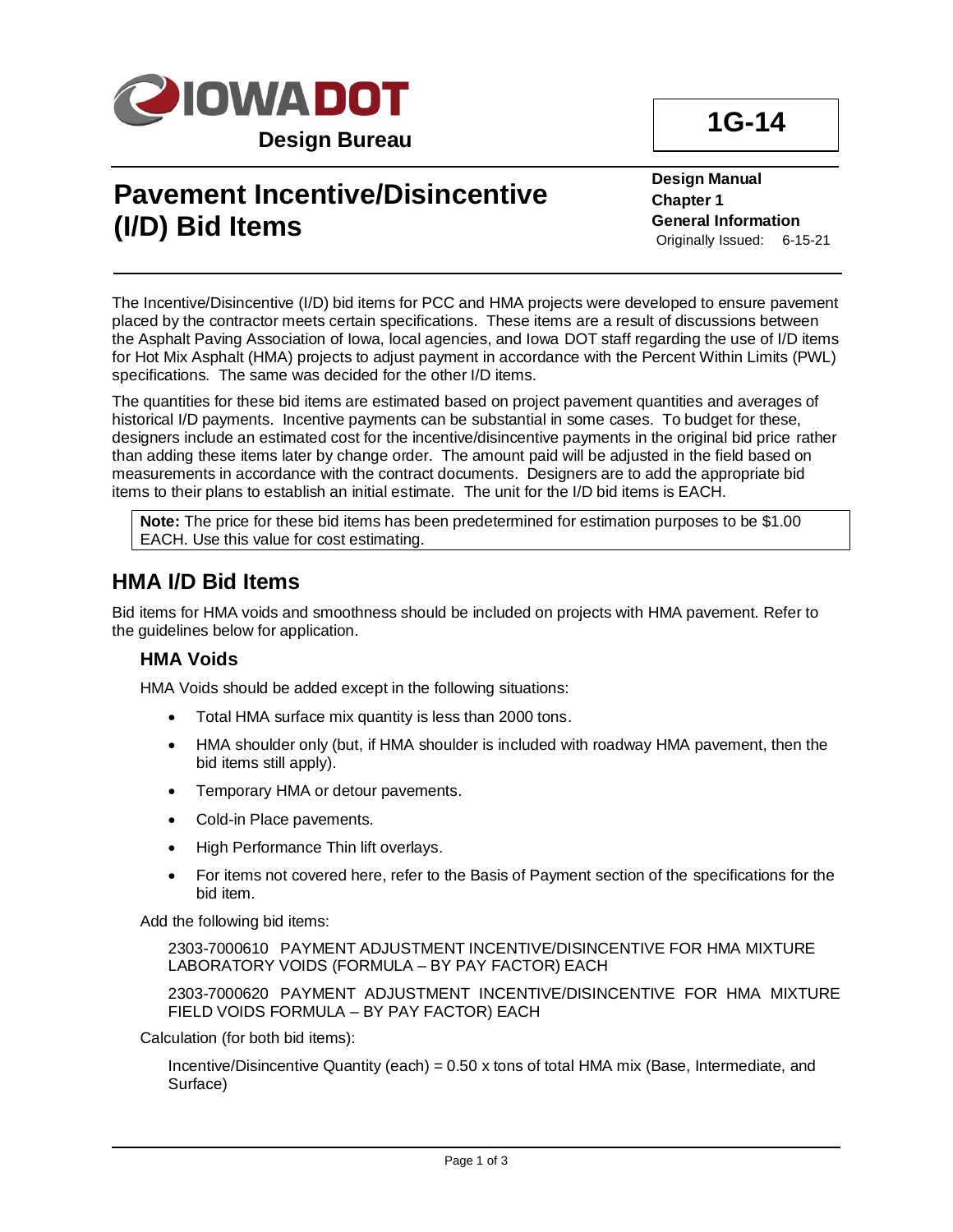### **HMA Smoothness**

HMA Smoothness should be added for except in the following situations:

- Total HMA surface mix quantity is less than 1000 tons or 5000 square yards.
- Single lift pavement overlays 2 inches thick or less, unless existing surface has been corrected by milling, scarification, or leveling.
- Detour or temporary pavement.
- Crossovers.
- Paved shoulders.
- Patching bid items.
- Areas with diamond grinding as a bid item.
- Sidewalk/Trails.

**Note:** Paved shoulders may be calculated for smoothness in special circumstances such as when the shoulder will be used as a driving lane during the project's construction or following project's construction.

On Primary Highway and Interstate Projects, add the following bid item:

2317-7000120 ADJUSTMENT INCENTIVE/DISINCENTIVE FOR HMA PAVEMENT SMOOTHNESS (BY SCHEDULE) EACH (for use on primary and interstate projects)

On Non-Primary Highway projects, add the following bid item:

2316-0000120 PAYMENT ADJUSTMENT INCENTIVE/DISINCENTIVE FOR HMA PAVEMENT SMOOTHNESS (BY SCHEDULE) EACH

Calculation (for all project types):

Incentive/Disincentive Quantity (each) =  $0.24 \times$  SY of final lift mix (exclude areas outlined above)

Example: On a project with a surface, intermediate, and base course of HMA, the quantity for base and intermediate courses would not be included in the tons of HMA for determining the I/D quantity for smoothness. However, when the intermediate course is the final lift, and there is no surface course, the amount of intermediate course HMA will be used for determining the I/D quantity for smoothness.

### **PCC I/D Bid Items**

Bid items for PCC thickness and smoothness should be included on projects with PCC pavement. Refer to the guidelines below for application.

### **PCC Thickness**

PCC Thickness should be added except in the following situations:

- Total PCC paving quantity is less than 3500 SY.
- PCC sidewalks.
- PCC shoulders.
- PCC overlay pavement.
- PCC detour pavement.
- PCC temporary pavement.
- PCC driveways.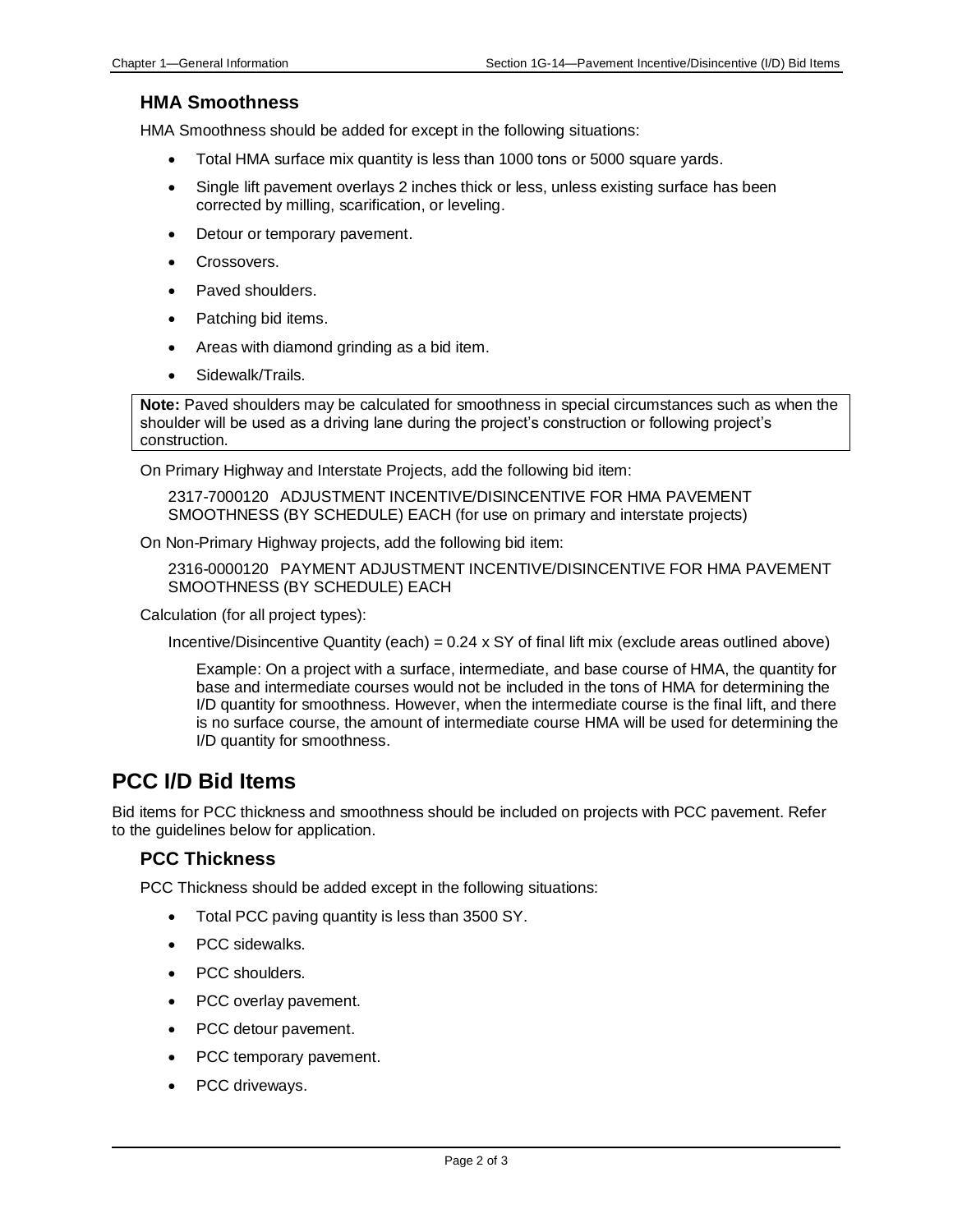Add the following bid item:

2301-7000110 PAYMENT ADJUSTMENT INCENTIVE/DISINCENTIVE FOR PCC PAVEMENT THICKNESS (BY SCHEDULE) EACH

Calculation:

Incentive/Disincentive Quantity (each) =  $1.17 \times$  SY of PCC (exclude areas outlined above)

#### **PCC Smoothness**

PCC Smoothness should be added except in the following situations:

- Total PCC paving quantity is less than 5000 SY (excluding the list below).
- Single lift pavement overlays 2 inches thick or less, unless existing surface has been corrected by milling, scarification, or leveling.
- Detour or temporary pavement.
- Crossovers.
- Paved shoulders.
- Patching bid items.
- Areas with diamond grinding as a bid item.
- Sidewalk/Trails.

On Primary Highway and Interstate Projects, add the following bid item:

2317-7000110 PAYMENT ADJUSTMENT INCENTIVE/DISINCENTIVE FOR PCC PAVEMENT SMOOTHNESS (BY SCHEDULE) EACH

On Non-Primary Highway projects, add the following bid item:

2316-0000110 PAYMENT ADJUSTMENT INCENTIVE/DISINCENTIVE FOR PCC PAVEMENT SMOOTHNESS (BY SCHEDULE) EACH

Calculation (for all project types):

Incentive/Disincentive Quantity (each) =  $0.75 \times$  SY of PCC (exclude areas outlined above)